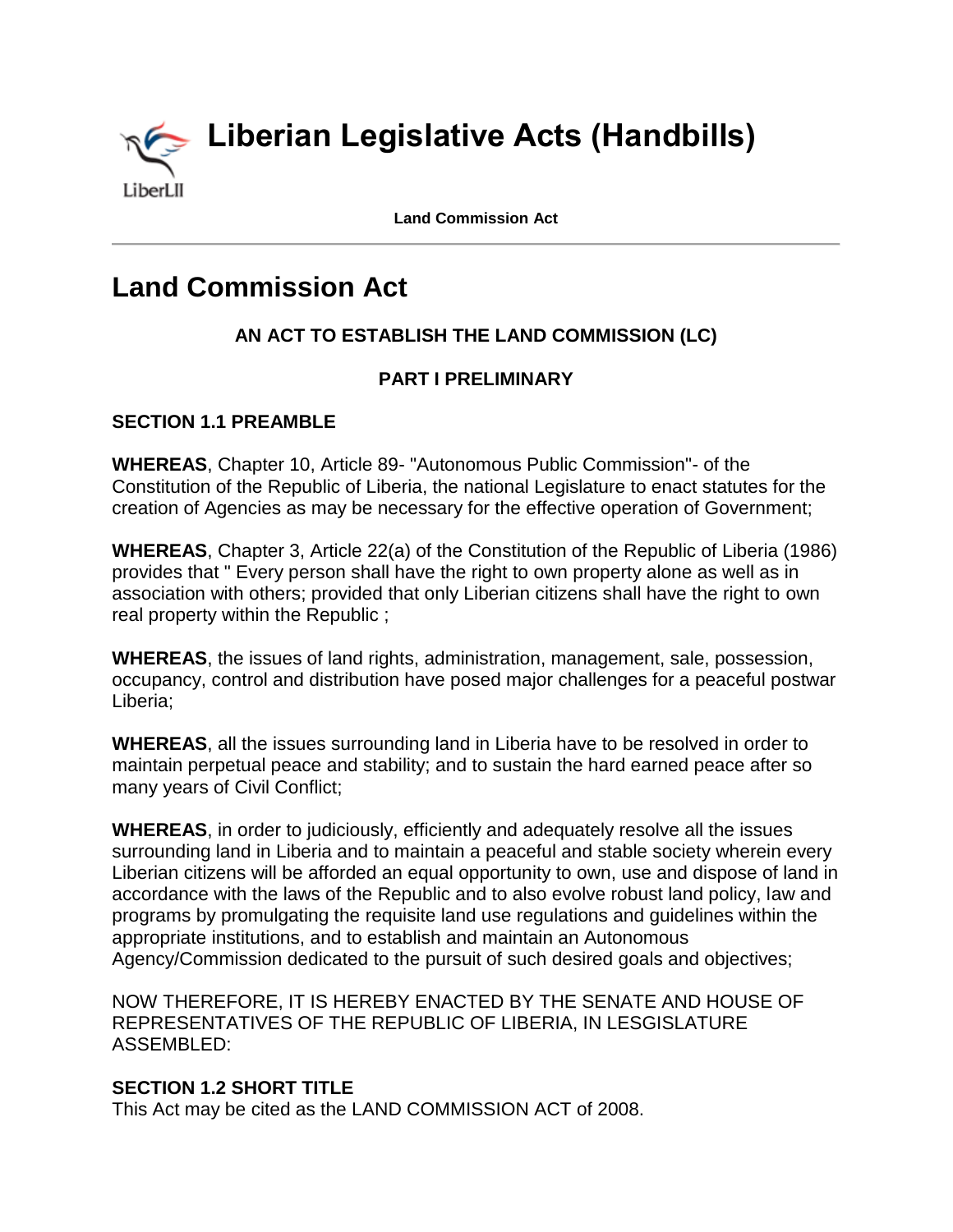## **SECTION 1.3 DEFINITIONS**

In this Act, unless the context otherwise requires, the following words and phrases shall have the meaning(s) as ascribed to them in this Section.

**1.3.1** The Commission: The Land Commission

**1.3.2** Public Land: Land which is publicly owned under the Constitution, statutes and common law of Liberia.

**1.3.3** Private Land: Land which is owned or otherwise held under private rights by persons, communities or other corporate entities under the Constitution, statutes and common law of Liberia..

**1.3.4** Land Use Planning: Planning for and regulation by the state, county or local governments of the utilization of land.

**1.3.5** Land Taxation: Taxation levied by government upon private land.

# **PART II ESTABLISHMENT OF THE COMMISSION**

## **SECTION 2.1 LAND COMMISSION**

That from and immediately after the passage of this act, "AN ACT TO ESTABLISH THE LAND COMMISSION," there shall be established a LAND COMMISSION.

## **SECTION 2.2 INDEPENDENCE**

The Commission shall be an independent body of the Government. It shall be financially autonomous, operationally independent and generally free in the pursuit of its mandate. It shall however, on a quarterly basis submit financial statements to the Legislature and the President.

# **PART III MANDATE, DUTIES AND FUNCTIONS**

#### **SECTION 3.1 MANDATE**

The general mandate and purpose of the Commission shall be to propose, advocate and coordinate reforms of land policy, laws and programs in Liberia. It shall have no adjudicatory or implementation role. Its objectives in policy and law reform shall be to promote:

**3.1.1** Equitable and productive access to the nation's land, both public and private

**3.1.2** Security of tenure in land and the rule of law with respect to landholding and dealings in land;

**3.1.3** Effective land administration and management; and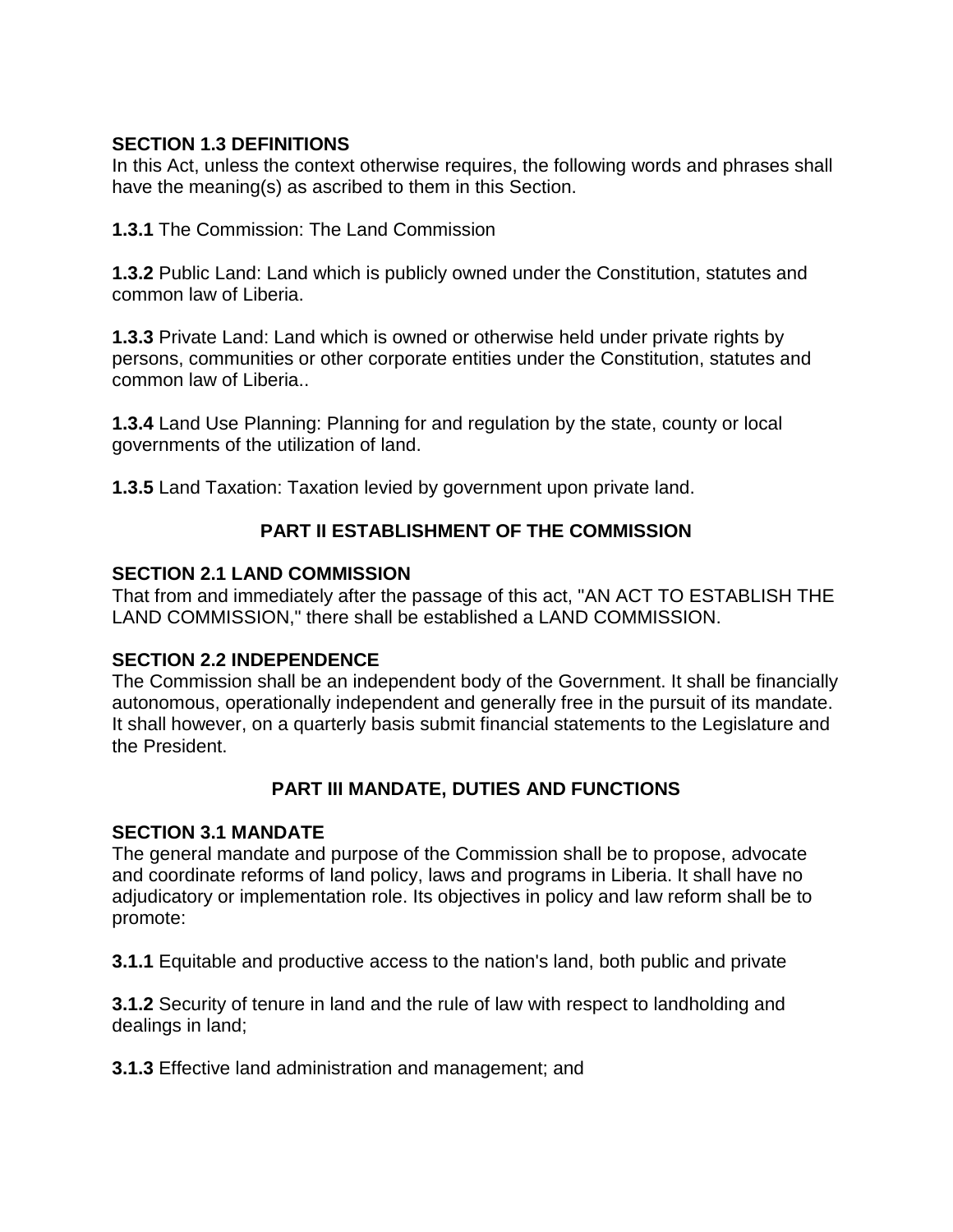**3.1.4** Investment in and development of the nation's land resources.

The mandate of the Commission shall extend to all land and land-based natural resources, including both urban and rural land, private and public land, and land devoted to residential, agricultural, industrial, commercial, forestry, conservation and any other purposes.

## **SECTION 3.2 DUTIES AND FUNCTIONS**

Consistent with, and in furtherance of, the general mandate set forth in Section 3.1, and recognizing the multiple roles of land as a productive resource, an environment, and a source of social security, the Commission shall have the following duties and functions:

**3.2.1** To carry out fact-finding through studies, public consultations to determine needs of land users, and such other means as it may consider necessary regarding the current situation on those matters within its mandate, with a view to identifying inadequacies that deserve remedial action;

**3.2.2** To recommend remedies for inadequacies, including, but not limited to actions, programs and reforms of land policy, law and institutions;

**3.2.3** To call together government ministries and agencies and other entities or institutions to consider complex issues relating to land, including the creation of task forces to address particular issues or problems and recommend solutions thereof;

**3.2.4** In case of urgent problems noted in the course of the Commission's work, especially problems involving coordination of a number of ministries and government agencies, to propose to the President actions to deal with these problems, and to initiate, coordinate and supervise actions authorized by the President in particular cases;

**3.2.5** To propose legislation and to supervise its drafting, including amendments to the Constitution, as it may consider necessary;

**3.2.6** Consider and make recommendations, for the purposes set out in 3.1 and 3.2 above, concerning the following matters:

**3.2.6.1** Rights in real property, and the extent of security in those rights;

**3.2.6.2** The dichotomy between common law and customary land rights, and the reform and equitable harmonization and/or integration of those system, including their institutional dimensions;

**3.2.6.3** Public land management, sale and leasing;

**3.2.6.4** The basis and terms of acquisition of land by the state under the law of eminent domain;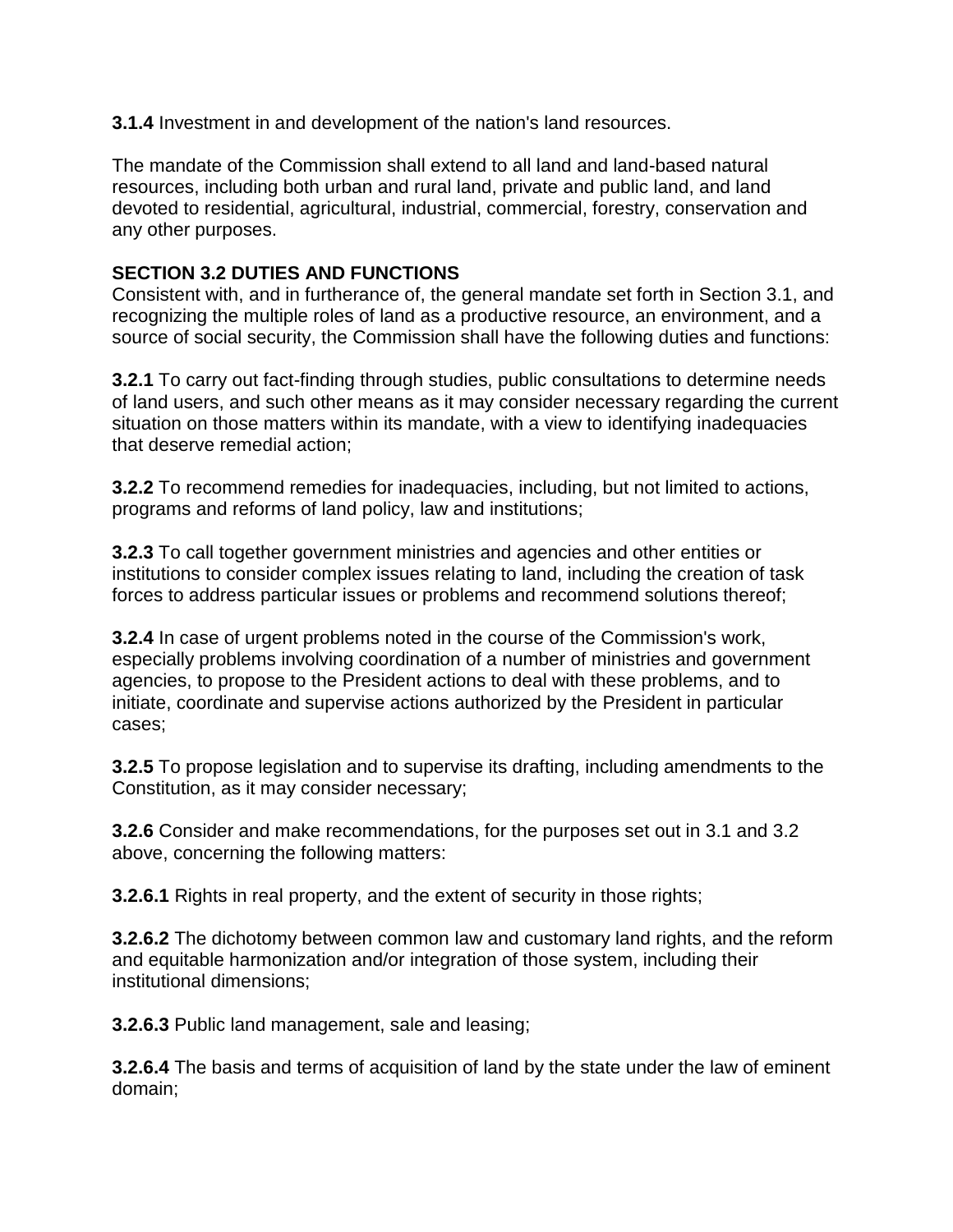**3.2.6.5** Land administration, including land survey, probation, registration and valuation;

**3.2.6.6** Rationalization of government structures and competencies in government for improved land administration and management;

**3.2.6.7** Land use planning, land use and management of land-based natural resource for environmental, socioeconomic and other public purposes;

**3.2.6.8** Education/short term training needs to build capacity in land administration and land related professions;

**3.2.6.9** Organization and regulation of private professions of importance to the land sector, such as surveyors and valuers;

**3.2.6.10** Land taxation and other land-based revenue;

**3.2.6.11** Markets in land and rights in land;

**3.2.6.12** Investors' access to land and terms of access for both domestic and foreign investors, individual and corporate;

**3.2.6.13** Equitable access to and security of tenure in land for women, youth, and other categories of persons who may have labored under a disadvantage in this regard;

**3.2.6.14** Prompt and fair resolution of disputes over land; and

**3.2.6.15** Such other issues as the Commission may see fit and as related to its mandate.

**3.2.7** In addition, the Commission shall carry 4out all other activities that are ancillary and necessary to attaining its overall goal and objectives.

**3.2.8** The Commission shall in its consultations, deliberations and other activities: .

**3.2.8.1** Maintain transparency and accessibility in its work;

**3.2.8.2** Identify best practices nationally and internationally which may be of use in achieving its mandate;

**3.2.8.3** Foster broad-based public discussion and understanding of land policy issues and the measures to address them;

**3.2.8.4** Consult regularly with concerned stakeholders, including land users, government ministries and other agencies, civil society organizations, community-based organization, and non-governmental organizations, and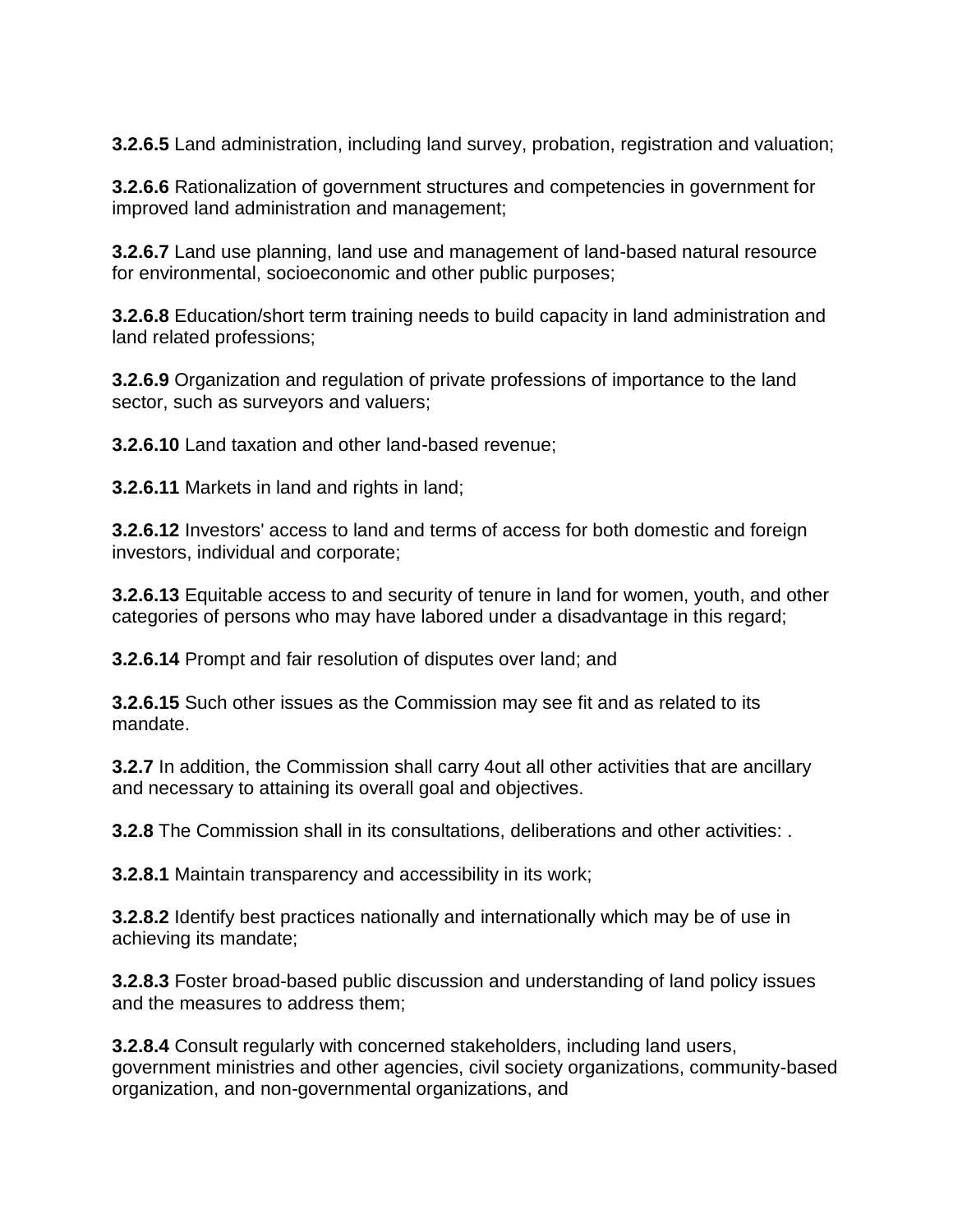**3.2.8.5** Provide a forum through which ministries and other agencies with land responsibilities can discuss and coordinate interim actions in the land sector by these ministries and agencies during the life of the Commission.

# **PART IV COMPOSITION, TENURE AND QUORUM**

## **SECTION 4.1 COMPOSITION**

The Commission shall be composed of seven (7) Commissioners, including a Chairperson and Vice Chairperson, to be appointed by the President with the consent of the Senate as is provided for by law. No two Commissioners shall come from the same county. The Commissioners shall be appointed on a non-partisan basis and shall be selected for their integrity and impartiality. Their selection should reflect gender balance.

## **SECTION 4.2 TENURE OF COMMISSION**

The tenure of the Commission shall be five (5) years.

## **SECTION 4.3 MEETINGS OF COMMISSION**

The Commission shall meet on at least a monthly basis as called to do so by the Chair person, and shall every third month hold its meeting in the counties on rotational basis. Any two-thirds of the membership of the Commission, including the Chair person or, in his/her absence, the Vice Chairperson chairing the meeting, shall constitute a quorum for the transaction of business in continuity of the Commission's mandate, duties and functions. Decisions of the Commission shall be made by consensus or by simple majority of the votes of the Commissioners present, where a consensus cannot be reach; and in the event of a tie, the Chairperson shall have a casting vote.

## **SECTION 4.4 SERVICE OF COMMISSIONERS**

The Chair person and Vice Chair person shall devote full-time service to the Commission; and each of the other Commissioners shall devote quarter-time service to the Commission. The Chairperson may however ask a Commissioner to undertake specific tasks, with his or her service increased accordingly.

#### **SECTION 4.5 SECRETARIAT**

The Technical and Administrative Secretariat shall consist of a Director and such staff as may be necessary to the effective functioning of the Commission. It shall be supervised by the Chair Person or if assigned by the Chairperson, by a Vice Chairperson. The Secretariat's duties shall include:

**4.5.1** Preparation of the draft annual work plan and budget for the Commission;

**4.5.2** Undertaking actions in support of the Commission including commissioning studies, preparing draft policy statements, reviewing and analyzing draft legislation, organizing seminars, consultations and other similar events, identifying capacitybuilding needs, preparing public information materials, etc.;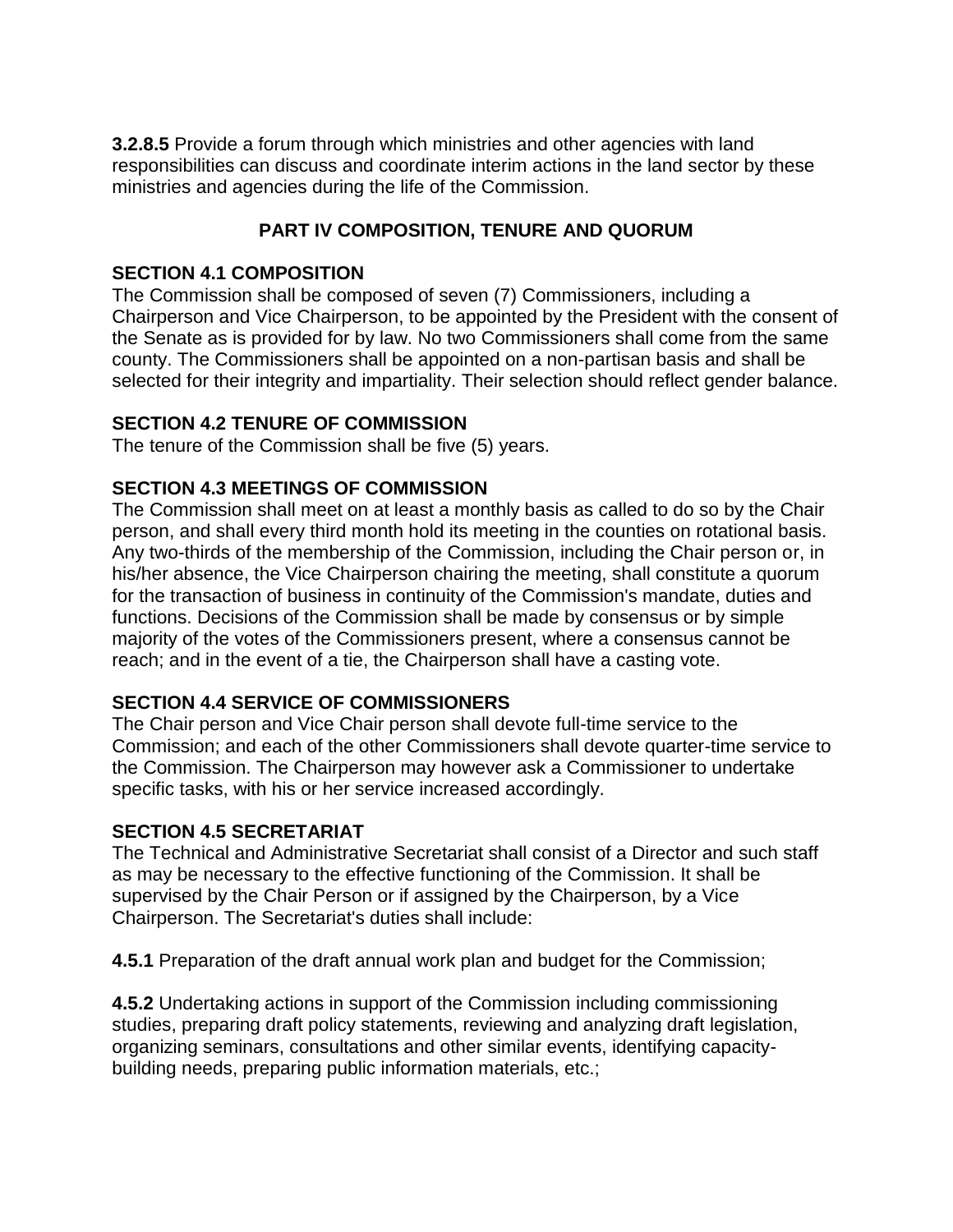**4.5.3** Preparation and servicing Commission meetings, including the keeping of minutes of those meetings;

**4.5.4** Preparation of draft reports of the Commission;

**4.5.5** Expending funds on behalf of and as approved by the Commission, keeping the accounts of the Commission, and preparing financial reports for the Commission, and

**4.5.6** Such other functions as may be necessary to support the effective operation of the Commission.

## **SECTION 4.6 DUTIES OF THE CHAIRPERSON AND VICE CHAIRPERSON**

## **SECTION 4.6.1 DUTIES OF THE CHAIRPERSON**

The Chairperson of the Commission shall have the following duties and functions:

**4.6.1.1** Head the Commission and be ultimately responsible for the administrative operations of the Commission;

**4.6.1.2** Serve as official spokesperson for the Commission;

**4.6.1.3** Preside over meetings of the Commission;

**4.6.1.4** Represent the Commission in all conferences, except where he/she designates any of the Commissioners or member of the staff to represent the Commission.

## **SECTION 4.6.2 DUTIES OF THE VICE CHAIRPERSON**

The Vice Chairperson of the Commission shall be the principal Assistant to the Chairperson and perform such duties as may be assigned by the Chairperson. In case of the absence or incapacity of the Chairperson, the Vice Chairperson shall perform all the responsibilities of the Chairperson during his or her absence or incapacity.

## **PART V POWERS AND AUTHORITIES OF THE COMMISSION**

#### **SECTION 5.1 POWERS**

The Commission shall have, enjoy and exercise such powers as are necessary for the fulfillment of its mandate, duties and functions.

#### **SECTION 5.2 AUTHORITY**

The Commission shall have, and exercise such authorities as are in the full implementation of all of its duties and functions as are made and provided for in this Act.

## **PART VI RESIGNATIONS, REMOVAL AND APPOINTMENT OF SUCCESSOR**

## **SECTION 6.1 RESIGNATION**

A Commissioner shall hold office for the term to which he or she is appointed during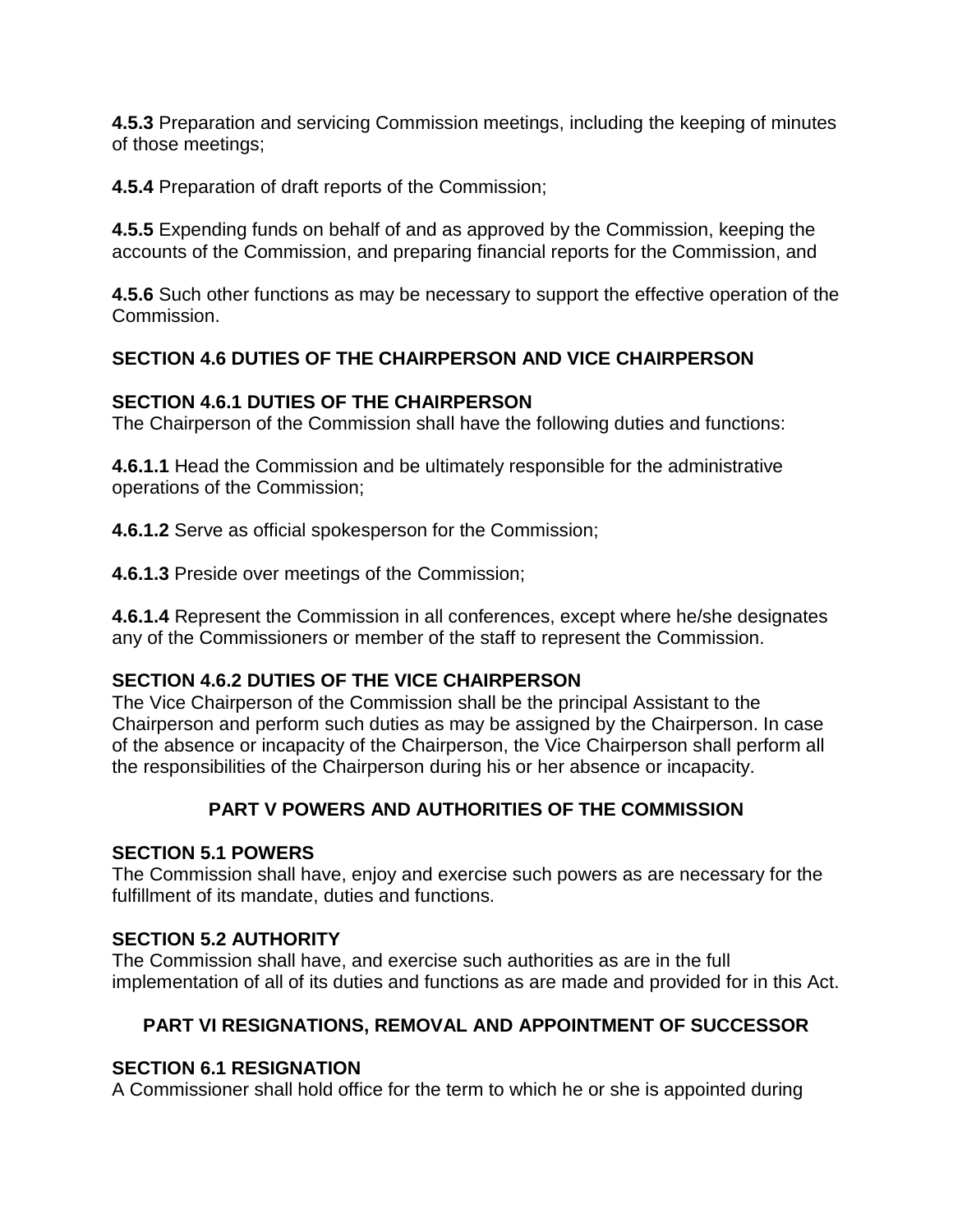good behavior. Notwithstanding his or her appointment for a specific term, a Commission; may resign his or her position upon giving the President thirty (30) days due notice.

## **SECTION 6.2 REMOVAL**

A Commissioner may be removed from office by the President for proven misconduct, gross breach of duty, violation of the code of conduct for Liberian public servants, conviction of a felony, incapacity and incompetence or other proved acts incompatible with his or her office

## **SECTION 6.3 APPOINTMENT OF SUCCESSOR**

If a Commissioner resigns, is removed or dies whilst in office, the President shall appoint, in keeping with the provisions of section 4.1, pertaining to appointment and qualification, another person in his/her place within Thirty days of the event giving rise to the vacancy. Each commissioner appointed shall serve for the term established in Section 4.2, provided however that the Commission's life span shall be the limit of such appointment.

# **PART VII FUNDING**

**7.1** The work of the Commission shall be funded by the Government of Liberia and possibly by development partners or such other sources as the government may invite to provide direct technical assistance, grants or donations.

**7.2** The Commission shall adopt and adhere to a system of sound financial management principles in conformity with financial regulations of the government of Liberia as well as internationally accepted be practices.

**7.3** The Commission shall be subject to the annual auditing as prescribed by the General auditing Commission, and shall within three months as of the end of each fiscal year, submit its financial report to the Legislature and the President and thereafter publish it.

# **PART VIII REPORTING AND BUDGETING**

**8.1** The Commission shall operate an independent budget and shall submit an annual financial report of its expenditure activities to the President and copies to the donor partners who have provided support during the period.

**8.2** The Commission shall submit annual to the President, a report which shall include the assessment of the impact of Government's initiatives, strategies, and recommendations for promulgating land policy, law and programs in the administration and management of land in Liberia.

**8.3** The Commission shall be responsible to and report to the President on its activities and the performance of its mandate provided, however, that in addition to its reports to